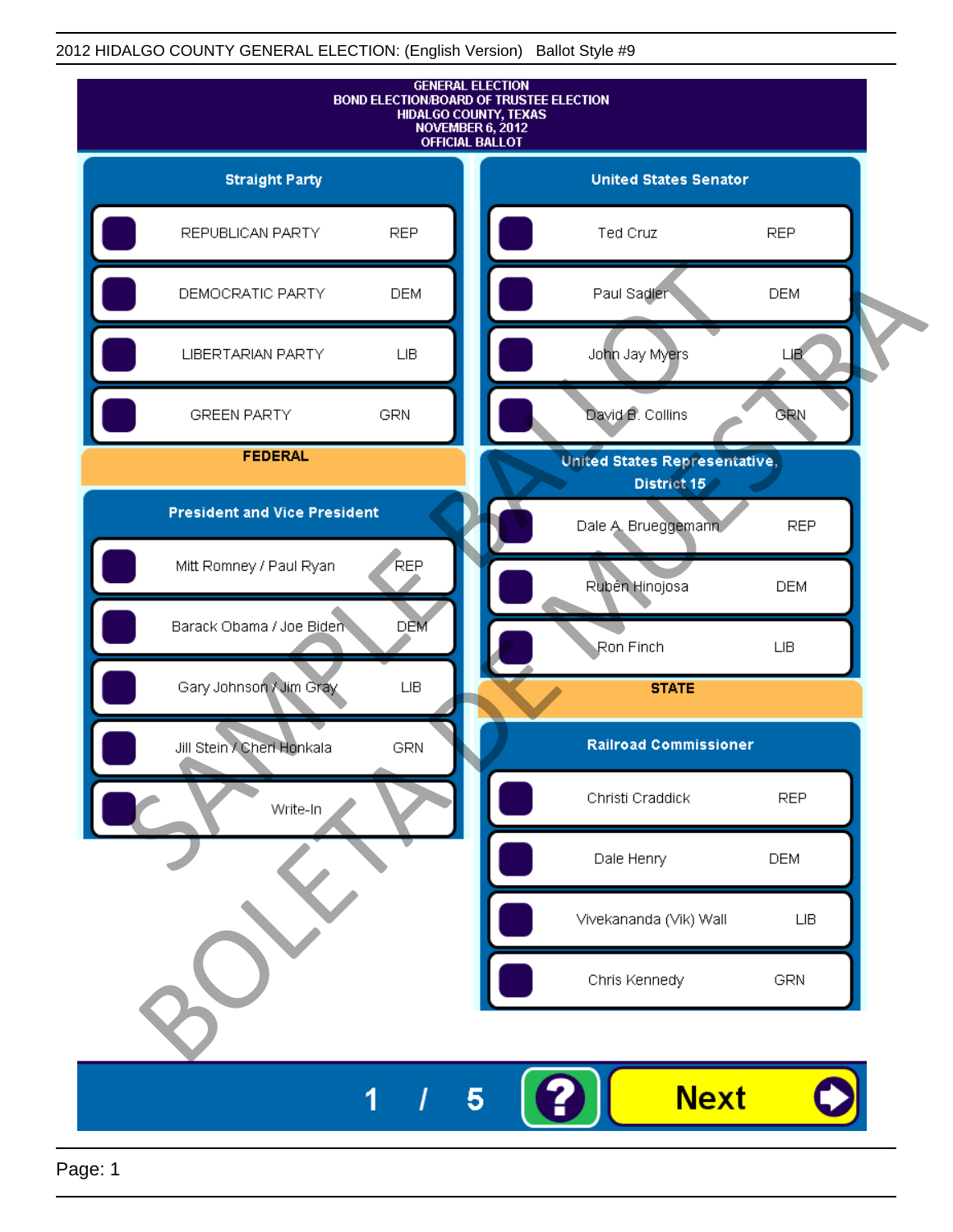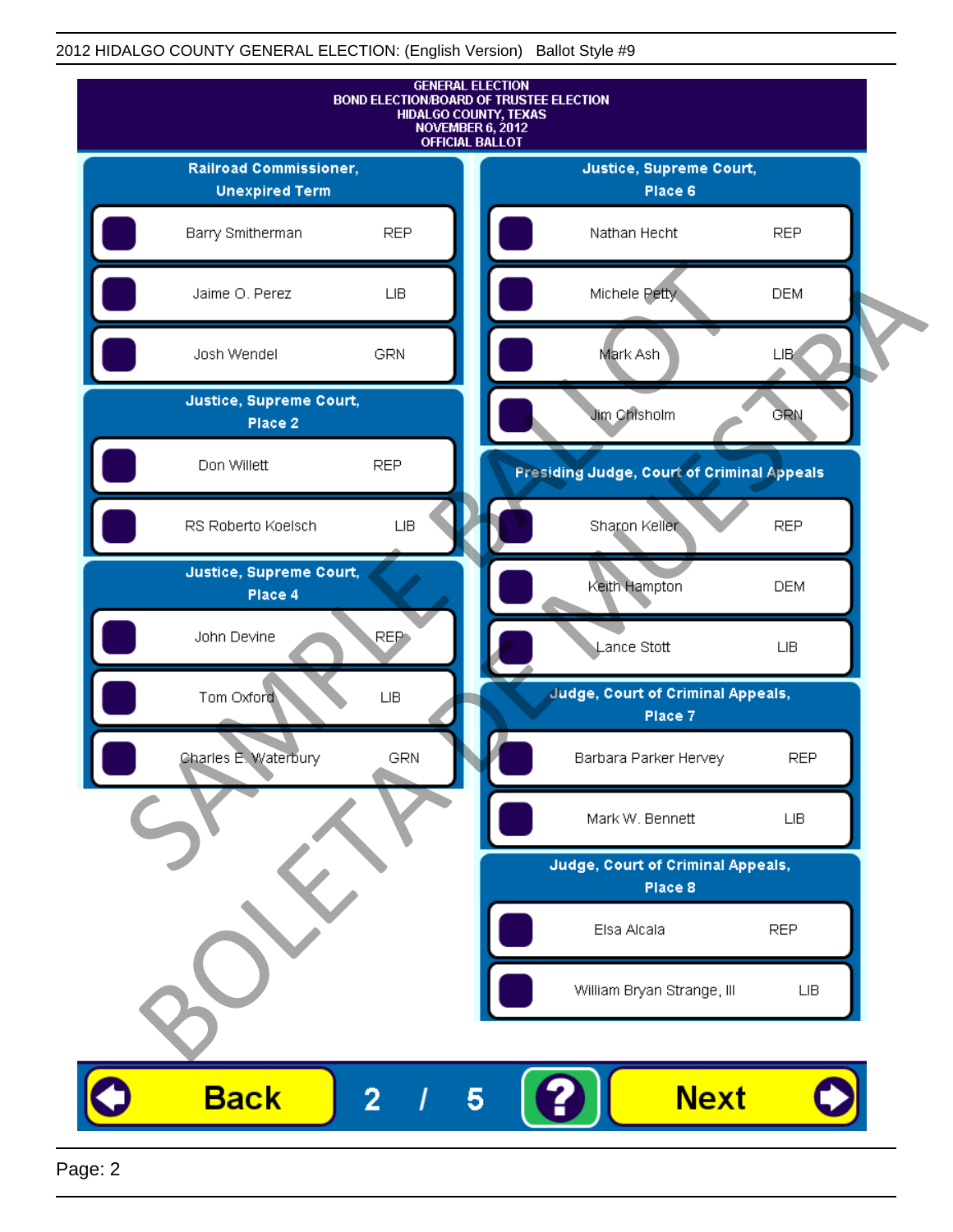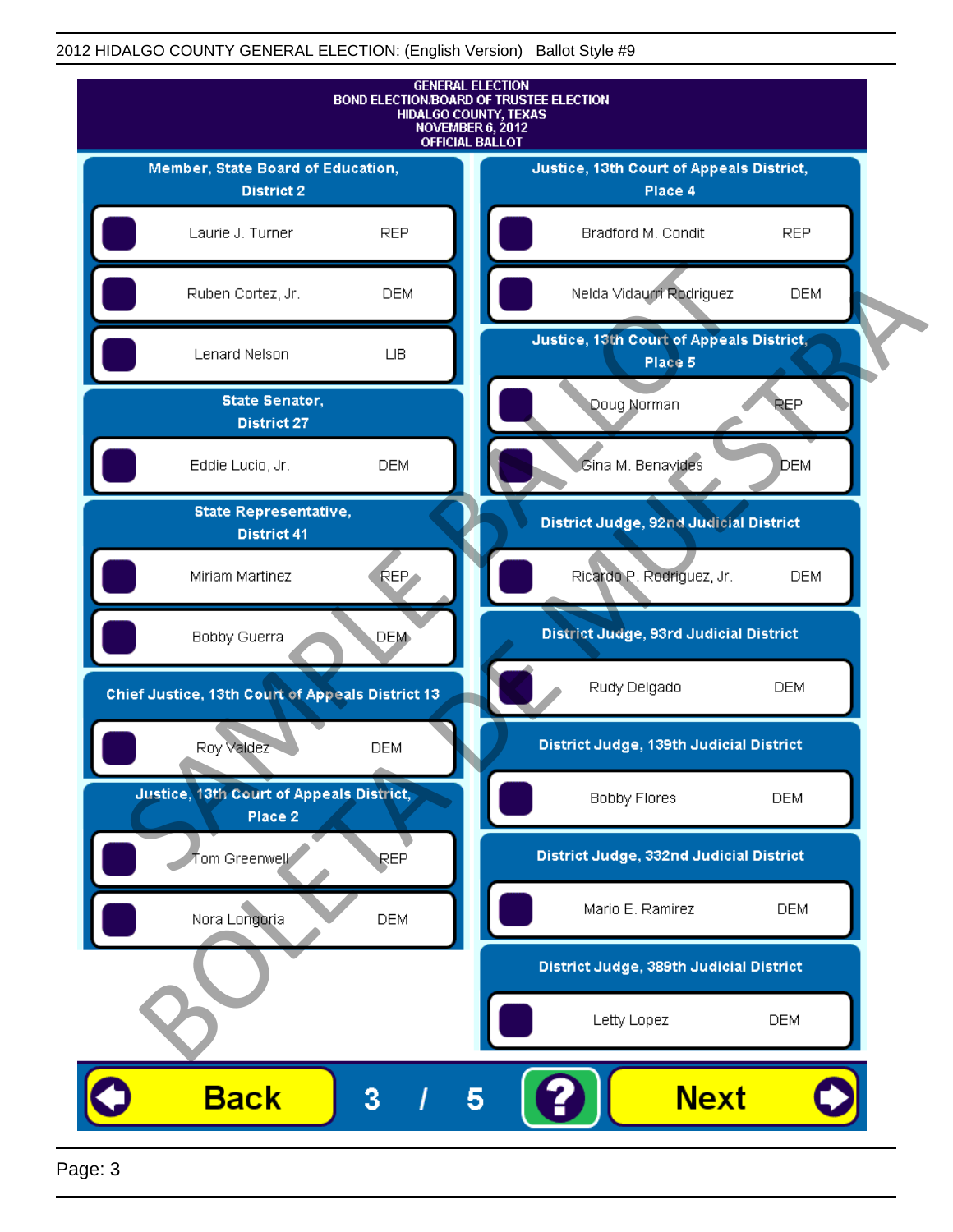

Page: 4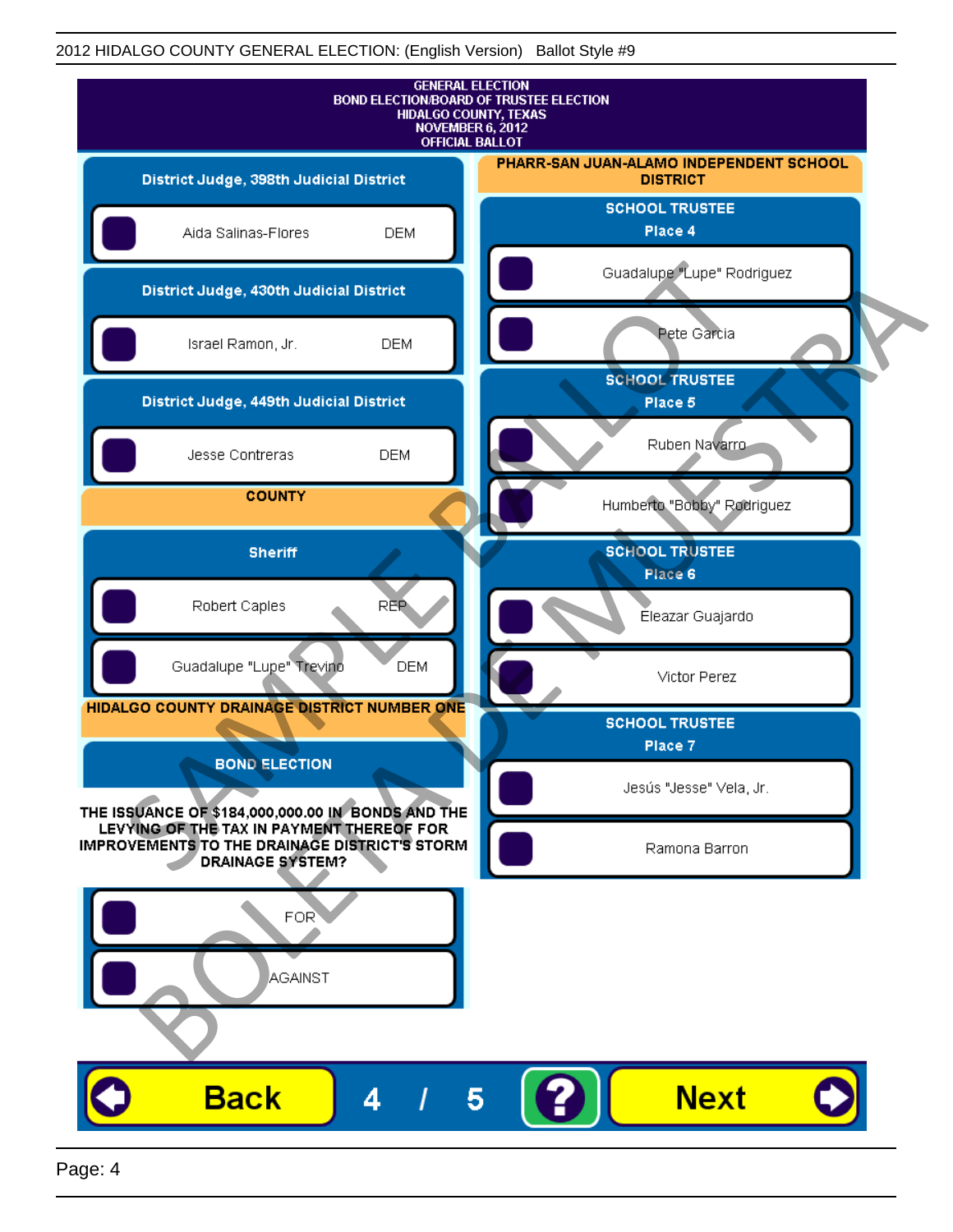# **GENERAL ELECTION** BOND ELECTION BOARD OF TRUSTEE ELECTION<br>HIDALGO COUNTY, TEXAS<br>NOVEMBER 6, 2012<br>OFFICIAL BALLOT

Review

#### UNOPPOSED CANDIDATES DECLARED ELECTED

Judge, County Court at Law No. 7 Sergio Valdez (DEM)

County Tax Assessor-Collector

Fall Paul Visitera, Precinct No. 1<br>
County Commissioner, Precinct No. 1<br>
SAC. Cutellar JF: (DEM)<br>
County Commissioner, Precinct No. 2<br>
Ulattice of the Peace, Precinct No. 2 Place 1<br>
Counter M. "Bobby" Contrers (DEM)<br>
Ulatt County Commissioner, Precinct No. 1<br>
Accounts: A County Commissioner, Precinct No. 3<br>
Use of the Peace, Precinct No. 1<br>
Siste of the Peace, Precinct No. 1<br>
There is a control of the County Commission (DEM)<br>
There is a cont

**Back** 

5

5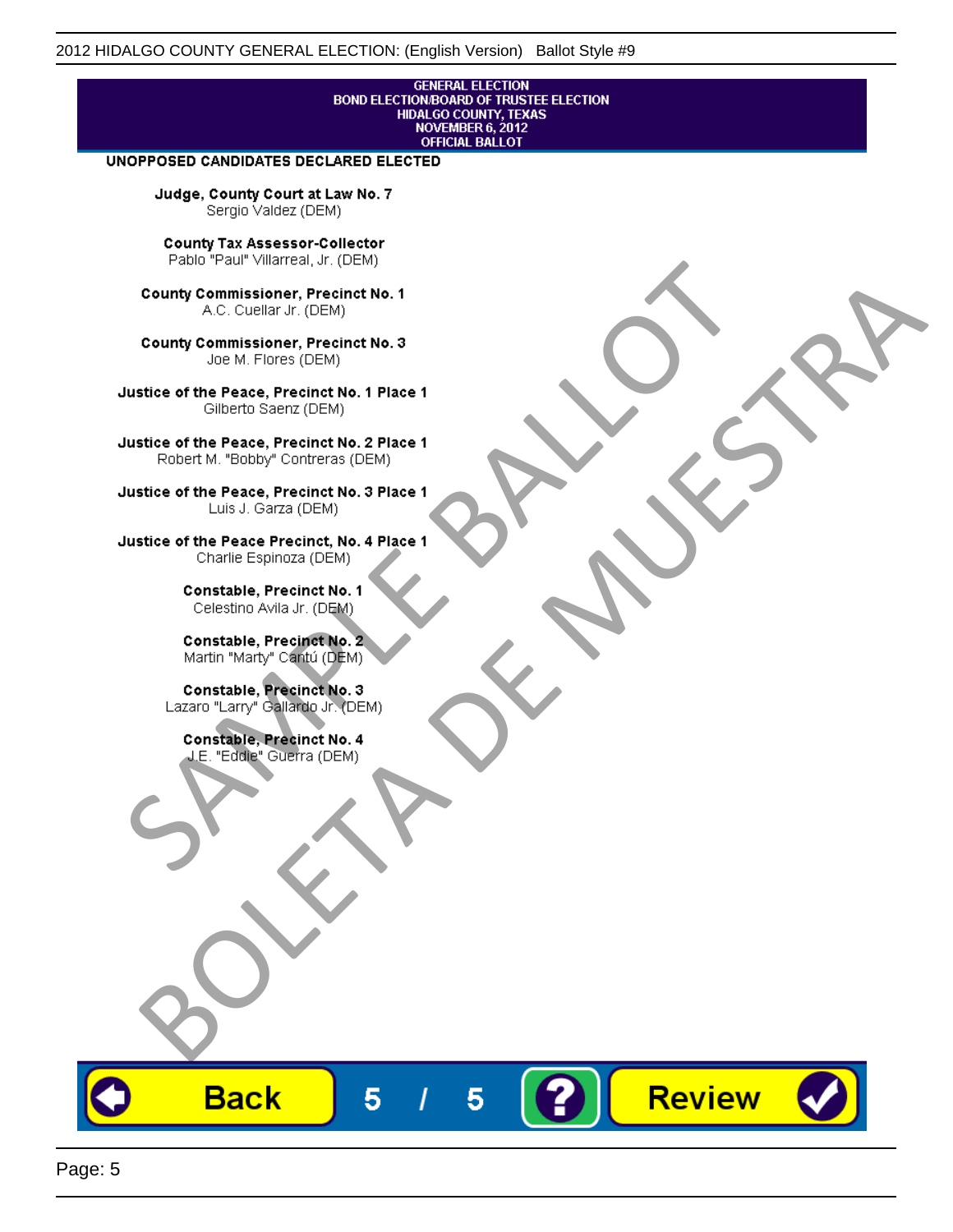## **Summary Ballot Instructions**

Press the candidate name or contest title to return to a contest.

Vote button will light up when

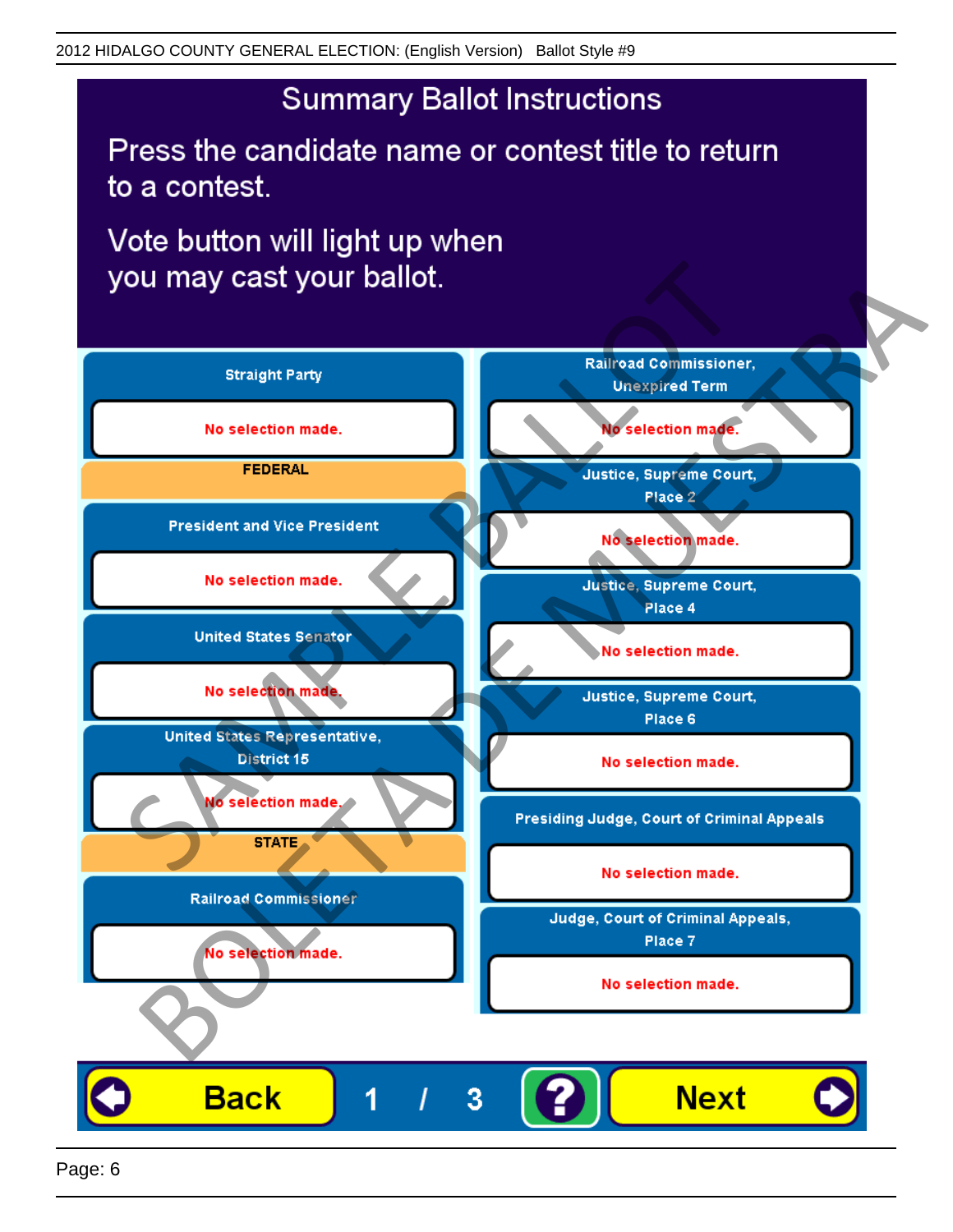## **Summary Ballot Instructions**

Press the candidate name or contest title to return to a contest.

Vote button will light up when



Page: 7